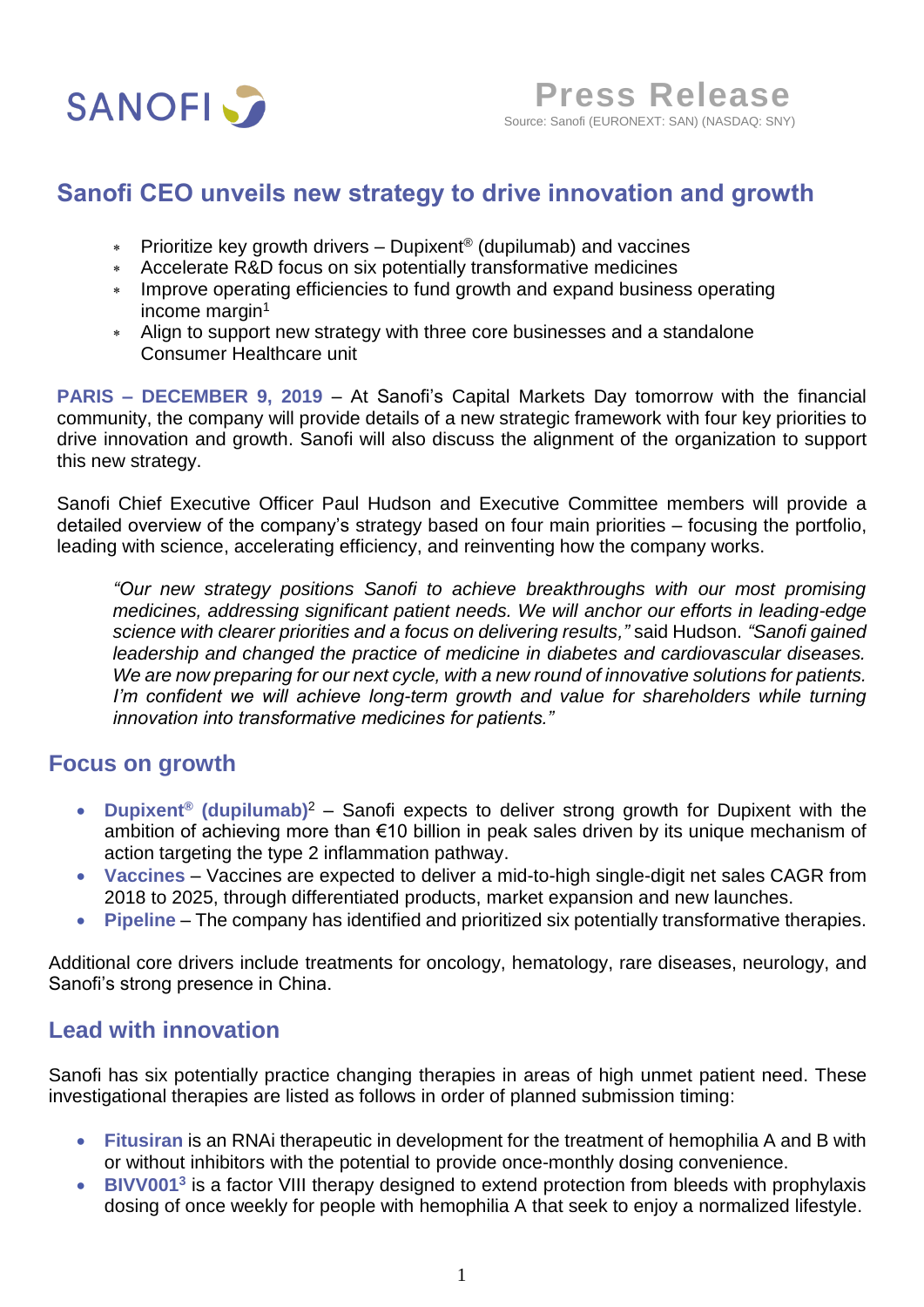- **Venglustat** is an oral therapy in development for several rare diseases in the category of lysosomal storage disorders (Gaucher type 3, Fabry, Tay-Sachs disease, etc.), and also showing promise for more common disorders including autosomal dominant polycystic kidney disease and some sub-types of Parkinson's disease.
- **SERD ('859)** is a selective estrogen receptor degrader which aims to be the new standard of care in hormone-receptor-positive breast cancer.
- Nirsevimab<sup>4</sup> is a potentially cost-effective prevention against respiratory syncytial virus, with initial focus on protecting infants.
- **BTKi** ('168)<sup>5</sup> is an oral medicine for multiple sclerosis with potential to be the first diseasemodifying therapy to address inflammation and disability drivers in the brain.

The company also announced plans to acquire Synthorx, Inc. which will bolster its immuno-oncology (IO) pipeline with both a proprietary IO platform synergistic with Sanofi's existing therapeutics platforms, and a lead IO candidate (THOR-707) being explored across multiple solid tumor types both alone and in combination with immune checkpoint inhibitors and other future IO combinations. Additional details can be found here: [press release](https://www.sanofi.com/en/media-room/press-releases/2019/2019-12-09-07-00-00)

Sanofi plans to hold a R&D Day in 2020 to provide a detailed review of its R&D portfolio of candidate medicines, strategy, and specifically productivity.

## **Accelerate efficiency**

Sanofi expects to expand its business operating income (BOI) margin<sup>1</sup> to 30% by 2022, with an ambition for its BOI margin to exceed 32% by 2025. The company is also announcing efficiency initiatives that are expected to generate €2 billion savings by 2022. These savings will fund investment in its key growth drivers and accelerate priority pipeline projects as well as support the expansion of the BOI margin.

The efficiency savings are expected to result primarily from limiting spend on de-prioritized businesses, from smart spending (procurement) initiatives and from operational excellence in manufacturing and organizational productivity. Regarding de-prioritized businesses, Sanofi is announcing a discontinuation of research in diabetes and cardiovascular (DCV) and will not pursue plans to launch efpeglenatide<sup>6</sup>. The company will also optimize the commercial model for DCV and rheumatoid arthritis, including right-sizing the resources deployed behind Praluent® (alirocumab)<sup>2</sup> and Kevzara® (sarilumab)<sup>2</sup>.

## **Reinventing how we work**

Sanofi will be structured with three core global business units to support the company's strategy<sup>7</sup> – **Specialty Care** (immunology, rare diseases, rare blood disorders, neurology and oncology), **Vaccines**, and **General Medicines** (diabetes, cardiovascular, and established products). **Consumer Healthcare** will be a standalone business unit with integrated R&D and manufacturing functions.

Hudson explained, *"Our objective for the Consumer Healthcare business is to unlock value and entrepreneurial energy by growing faster than the market over the mid term. We believe the new standalone structure, coupled with plans to accelerate the over-the-counter switches for Cialis® and Tamiflu®, will position the business well to accomplish this ambition."*

# **Focused capital allocation**

Sanofi expects to increase its annual Free Cash Flow by approximately 50% by 2022 compared with an adjusted base of  $€4.1$ bn in 2018<sup>8</sup>.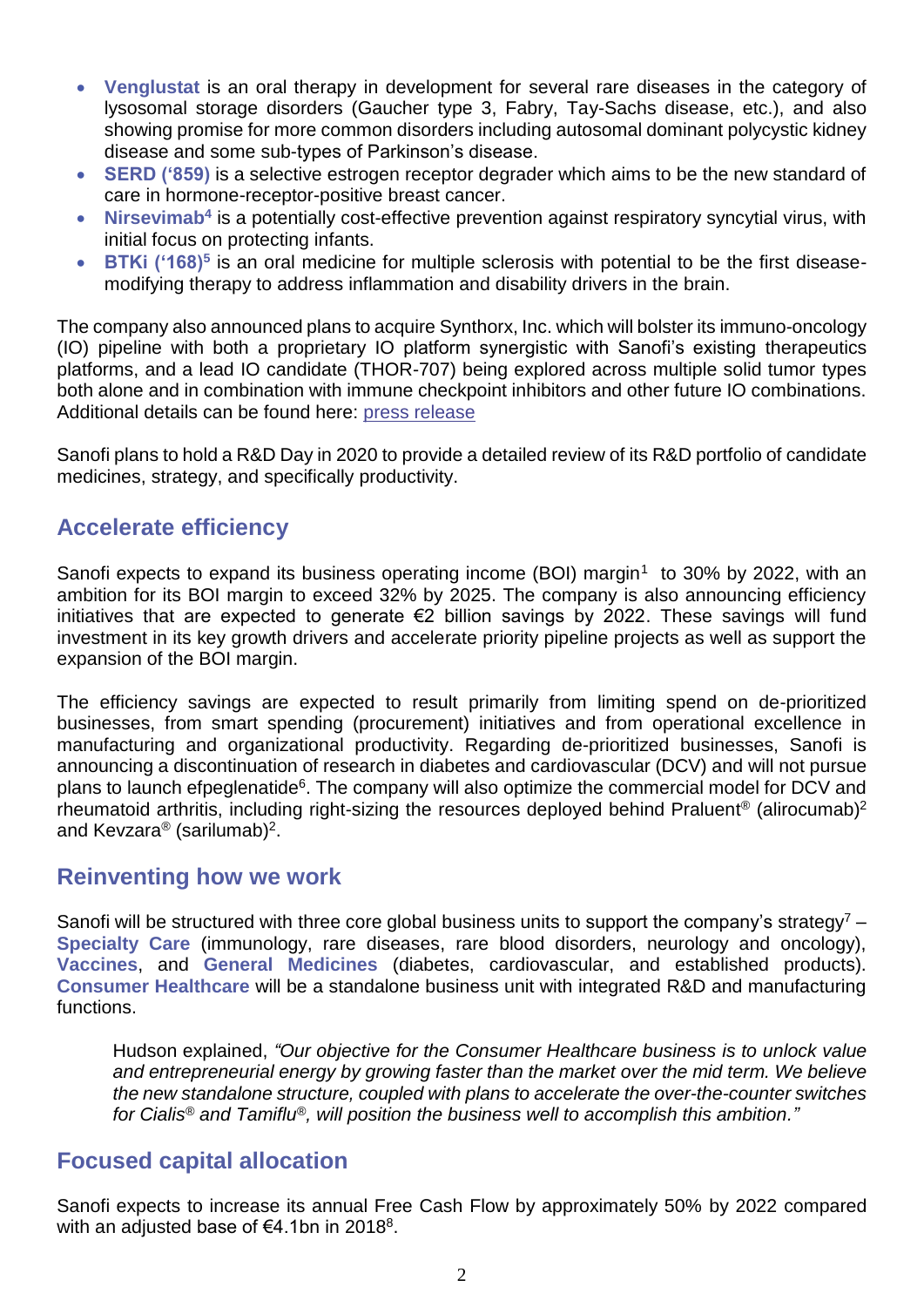Sanofi continues its focused and disciplined capital allocation policy. It expects to deploy cash generated from its three core GBUs as well as the standalone CHC business with the following order of preference:

- 1. Organic investment
- 2. Business Development and M&A activities, focusing on bolt-on, value-enhancing opportunities to drive scientific and commercial leadership in core therapeutic areas
- 3. Growing the annual dividend
- 4. Anti-dilutive share buybacks

Additionally, Sanofi has the potential to raise capital through asset disposals, including streamlining "tail" brands in its Established Products business, and by monetizing its stake after the expiry of the lock-up under the amended and restated investor agreement with Regeneron.

# **R&D update**

*Consult Appendix 1 for full overview of Sanofi's R&D pipeline*

### **Regulatory update**

Regulatory updates since October 31, 2019 include the following:

• In November, the FDA approved a supplemental Biologics License Application for **Fluzone® High-Dose Quadrivalent (Influenza Vaccine)** for use in adults 65 years of age and older.

As of November 2019, the R&D pipeline contained 84 projects, including 37 new molecular entities in clinical development (or that have been submitted to the regulatory authorities). 35 projects are in phase 3 or have been submitted to the regulatory authorities for approval.

### **Portfolio update**

Phase 3:

- In December, positive results from the pivotal Phase 3 trial in patients with cold agglutinin disease (a type of anemia) for **sutimlimab,** a humanized, monoclonal antibody designed to directly target the classical complement pathway (C1s), will be presented at the Late-Breaking Abstracts Session of the 61<sup>st</sup> Annual Meeting of the American Society of Hematology in Orlando, Florida. Results from this trial will be submitted to regulatory authorities, starting with the U.S. Food and Drug Administration (FDA) in the near future
- In December, a Phase 3 study evaluating the extended pharmacology, once-weekly, Factor VIII replacement **BIVV001** in patients with hemophilia A was initiated.
- In November, positive results from the Phase 3 trial for **Toujeo®** in children and adolescents with type 1 diabetes were presented at the International Society of Pediatrics and Adolescent Diabetes 45th Annual Conference in Boston.
- In November, plans to initiate Phase 3 studies in **dupilumab** in additional Type 2 inflammatory diseases were announced, including studies in prurigo nodularis, bullous pemphigoid, chronic spontaneous urticaria and allergic bronchopulmonary aspergillosis.

### Phase 2:

• In December, additional analysis of the ongoing Phase 2 open-label extension study of **fitusiran**, an RNA interference therapeutic targeting antithrombin (AT) for patients with hemophilia A and B with and without inhibitors, was shared at the 61<sup>st</sup> Annual Meeting of the American Society of Hematology in Orlando, Florida.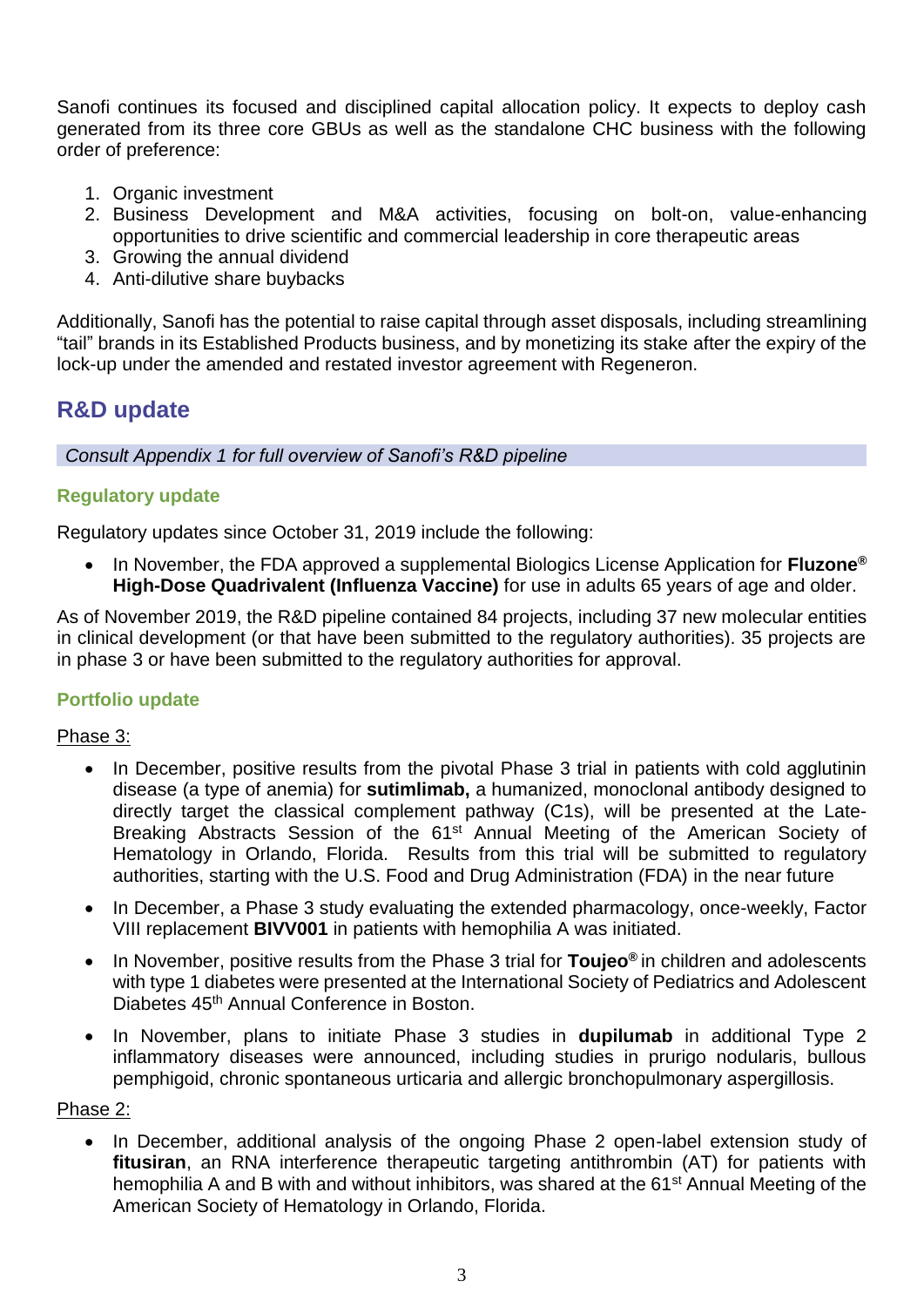- Proof of concept was achieved for **SAR439859,** a selective estrogen receptor degrader (SERD), as a monotherapy in third-line metastatic breast cancer. A pivotal study evaluating SAR439859 as a monotherapy in second and third-line metastatic breast cancer was initiated.
- Phase 2 results for **SAR440340**, Anti-IL33 in collaboration with Regeneron, in chronic obstructive pulmonary disease (COPD) demonstrated reduced exacerbations in the overall study population, but the results were not statistically significant. Sanofi and Regeneron are evaluating a potential path forward in this indication.

#### Phase 1:

• Proof of concept was achieved for **sutimlimab** in patients with immune thrombocytopenic purpura (ITP) without adequate response to two or more prior therapies. These results will be presented at the 61<sup>st</sup> Annual Meeting of the American Society of Hematology in Orlando, Florida. ITP represents the second indication investigated for sutimlimab, an antibody molecule that could have broad utility for several complement-mediated diseases where autoantibodies attack host tissues.

#### **Collaboration**

• In November, Sanofi and Aetion announced an enterprise-wide collaboration that will integrate Sanofi's real-world data platform, DARWIN, with the Aetion Evidence Platform® to advance more efficient use of real-world evidence.

#### **About Sanofi Capital Markets Day**

Sanofi will host a Capital Markets Day in its offices in Cambridge, Massachusetts, U.S., on December 10, 2019, which will start at 9:00 am EST (2:00pm CET). The meeting will be a live webcast and can be accessed along with full copies of the presentations via the Investors Relations section of Sanofi corporate website: [www.sanofi.com/investors.](http://www.sanofi.com/investors) A replay will be available shortly after the live webcast.

#### **About Sanofi**

Sanofi is dedicated to supporting people through their health challenges. We are a global biopharmaceutical company focused on human health. We prevent illness with vaccines, provide innovative treatments to fight pain and ease suffering. We stand by the few who suffer from rare diseases and the millions with long-term chronic conditions.

With more than 100,000 people in 100 countries, Sanofi is transforming scientific innovation into healthcare solutions around the globe.

Sanofi, Empowering Life

#### **Media Relations Contacts**

Quentin Vivant Tel.: +33 (0)1 53 77 46 46 [mr@sanofi.com](mailto:mr@sanofi.com)

Ashleigh Koss Tel: +908 205 2572 [Ashleigh.Koss@sanofi.com](mailto:Ashleigh.Koss@sanofi.com)

 *Sanofi Forward-Looking Statements*

**Investor Relations Contact** George Grofik Tel.: +33 (0)1 53 77 45 45 [ir@sanofi.com](mailto:ir@sanofi.com)

*This press release contains forward-looking statements as defined in the Private Securities Litigation Reform Act of 1995, as amended. Forward*looking statements are statements that are not historical facts. These statements include projections and estimates and their underlying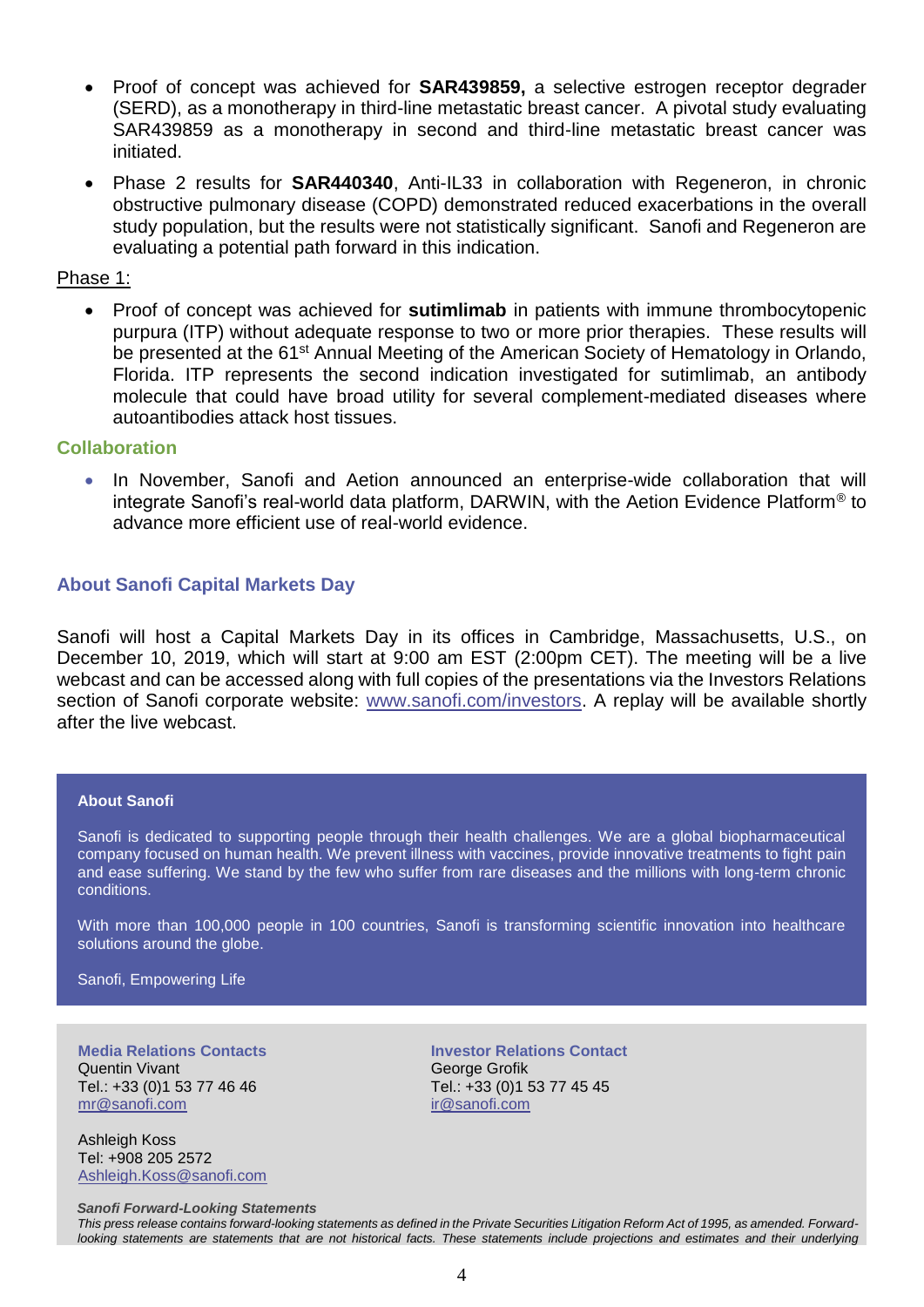*assumptions, statements regarding plans, objectives, intentions and expectations with respect to future financial results, events, operations, services, product development and potential, and statements regarding future performance. Forward-looking statements are generally identified by the words "expects", "anticipates", "believes", "intends", "estimates", "plans" and similar expressions. Although Sanofi's management believes that the expectations reflected in such forward-looking statements are reasonable, investors are cautioned that forward-looking information and*  statements are subject to various risks and uncertainties, many of which are difficult to predict and generally beyond the control of Sanofi, that *could cause actual results and developments to differ materially from those expressed in, or implied or projected by, the forward-looking information and statements. These risks and uncertainties include among other things, the uncertainties inherent in research and development, future clinical data and analysis, including post marketing, decisions by regulatory authorities, such as the FDA or the EMA, regarding whether and when to approve any drug, device or biological application that may be filed for any such product candidates as well as their decisions*  regarding labelling and other matters that could affect the availability or commercial potential of such product candidates, the absence of *guarantee that the product candidates if approved will be commercially successful, the future approval and commercial success of therapeutic alternatives, Sanofi's ability to benefit from external growth opportunities, to complete related transactions and/or obtain regulatory clearances,*  risks associated with intellectual property and any related pending or future litigation and the ultimate outcome of such litigation, trends in *exchange rates and prevailing interest rates, volatile economic conditions, the impact of cost containment initiatives and subsequent changes thereto, the average number of shares outstanding as well as those discussed or identified in the public filings with the SEC and the AMF made by Sanofi, including those listed under "Risk Factors" and "Cautionary Statement Regarding Forward-Looking Statements" in Sanofi's annual report on Form 20-F for the year ended December 31, 2018. Other than as required by applicable law, Sanofi does not undertake any obligation to update or revise any forward-looking information or statements.*

#### *Additional Information and Where to Find It Regarding Synthorx*

*The tender offer for the outstanding shares of [Synthorx] common stock ("[Synthorx]") referenced in this communication has not yet*  commenced. This communication is for informational purposes only and is neither an offer to purchase nor a solicitation of an offer to sell *shares of [Synthorx], nor is it a substitute for the tender offer materials that Sanofi and its acquisition subsidiary will file with the U.S. Securities and Exchange Commission (the "SEC") upon commencement of the tender offer. At the time the tender offer is commenced, Sanofi and its acquisition subsidiary will file tender offer materials on Schedule TO, and thereafter [Synthorx] will file a Solicitation/Recommendation Statement on Schedule 14D-9 with the SEC with respect to the tender offer. THE TENDER OFFER MATERIALS (INCLUDING AN OFFER TO PURCHASE, A RELATED LETTER OF TRANSMITTAL AND CERTAIN OTHER TENDER OFFER DOCUMENTS) AND THE SOLICITATION/RECOMMENDATION STATEMENT WILL CONTAIN IMPORTANT INFORMATION. HOLDERS OF SHARES OF [Synthorx] ARE URGED TO READ THESE DOCUMENTS WHEN THEY BECOME AVAILABLE (AS EACH MAY BE AMENDED OR SUPPLEMENTED FROM TIME TO TIME) BECAUSE THEY WILL CONTAIN IMPORTANT INFORMATION THAT [SYNTHORX] STOCKHOLDERS SHOULD*  CONSIDER BEFORE MAKING ANY DECISION REGARDING TENDERING THEIR SHARES. The Offer to Purchase, the related Letter of *Transmittal and certain other tender offer documents, as well as the Solicitation/Recommendation Statement, will be made available to all holders of shares of [SYNTHORX] at no expense to them. The tender offer materials and the Solicitation/Recommendation Statement will be made available for free at the SEC's web site at [www.sec.gov.](http://www.sec.gov/) Additional copies may be obtained for free by contacting Sanofi at [ir@sanofi.com](mailto:ir@sanofi.com) or on Sanofi's website at [https://en.sanofi.com/investors.](https://en.sanofi.com/investors)*

- <sup>1</sup> See Appendix 3 for definition
- <sup>2</sup> Partnered with Regeneron
- <sup>3</sup> Partnered with SOBI<sup>4</sup> Partnered with AstraZeneca
- <sup>5</sup> Partnered with Principia
- <sup>6</sup> Sanofi commits to complete ongoing studies Sanofi will look for a partner to take over and commercialize efpeglenatide
- <sup>7</sup> Subject to completion of the appropriate social processes
- <sup>8</sup> See Appendix 4 for definition

# **Appendices**

#### **List of Appendices**

- Appendix 1 R&D Pipeline
- Appendix 2 Expected R&D milestones
- Appendix 3 Business Operating Income definition
- Appendix 4 Free Cash Flow definition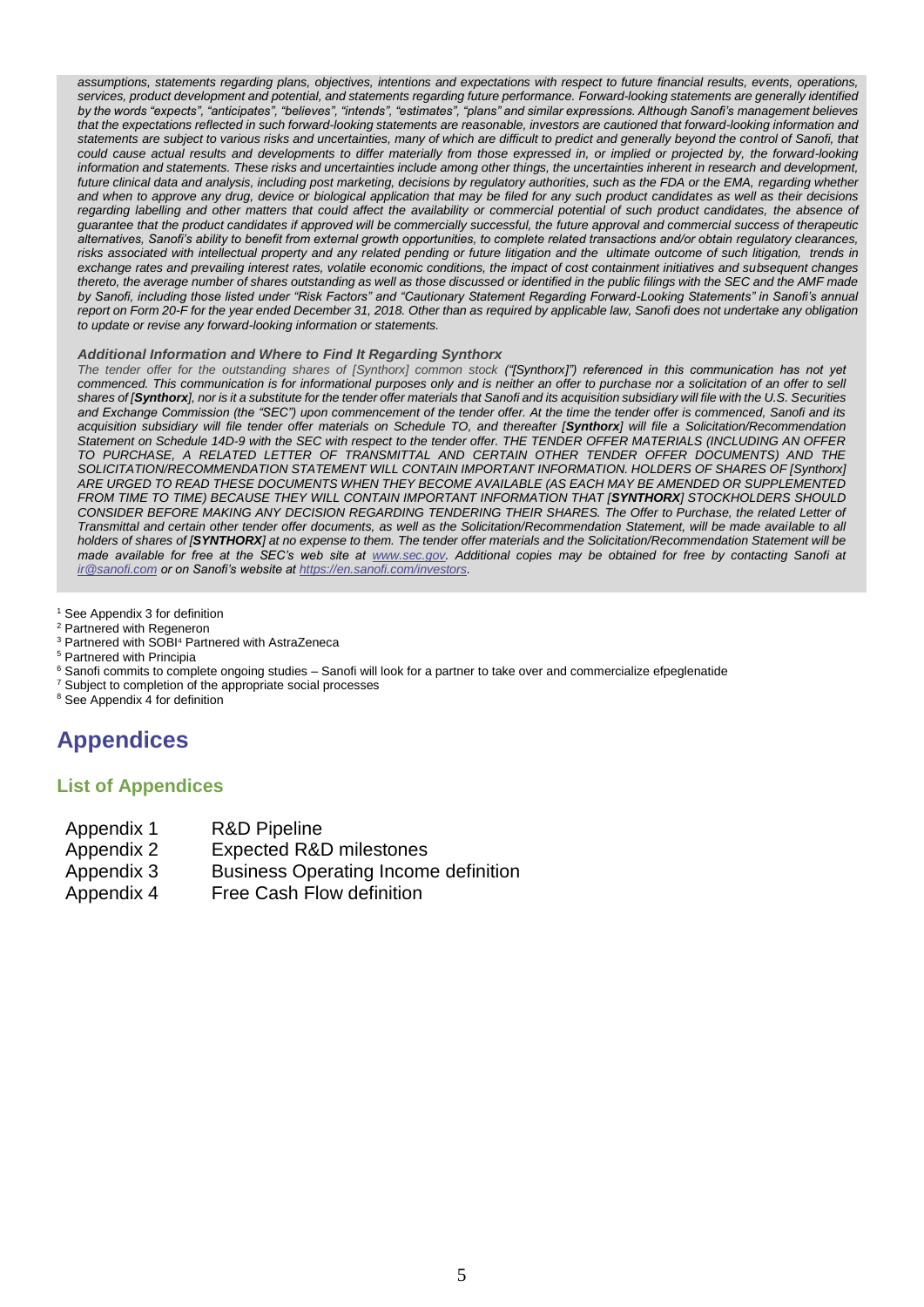### **New Molecular Entities(\*)**

| <b>Phase 1</b><br>(Total: 20)                                                                             |                                                                                                          | <b>Phase 2</b><br>(Total: 8)                                                                                                                                                                                                                                                                                                                                                                                                                                                                                                                                                        |                                                                                                                                                                              | Phase 3<br>(Total: 7)                                                                 | Registration<br>(Total: 2)                                                   |  |  |
|-----------------------------------------------------------------------------------------------------------|----------------------------------------------------------------------------------------------------------|-------------------------------------------------------------------------------------------------------------------------------------------------------------------------------------------------------------------------------------------------------------------------------------------------------------------------------------------------------------------------------------------------------------------------------------------------------------------------------------------------------------------------------------------------------------------------------------|------------------------------------------------------------------------------------------------------------------------------------------------------------------------------|---------------------------------------------------------------------------------------|------------------------------------------------------------------------------|--|--|
| SAR441344 <sup>(**)(1)</sup><br>Anti-CD40L mAb<br><b>Multiple Sclerosis</b>                               | $ST400^{(**)(5)}$<br>Ex Vivo ZFN Gene-Edited Cell<br>Therapy, Beta thalassemia                           | SAR440340 <sup>(**)(11)</sup><br>Anti-IL33 mAb<br><b>Atopic Dermatitis</b>                                                                                                                                                                                                                                                                                                                                                                                                                                                                                                          | SAR422459 <sup>(**)(13)</sup><br>ABCA4 gene therapy<br><b>Stargardt Disease</b>                                                                                              | avalglucosidase alfa<br>Neo GAA<br>Pompe Disease                                      | isatuximab<br>Anti-CD38 mAb<br>3L RRMM (ICARIA) (U.S., EU)                   |  |  |
| <b>SAR408701</b><br>Maytansin-loaded anti-CEACAM5<br>mAb, NSCLC                                           | <b>BIVV003</b> <sup>(**)(5)</sup><br>Ex Vivo ZFN Gene-Edited Cell<br>Therapy, Sickle Cell Disease        | romilkimab (SAR156597)<br>Anti-IL4/IL13 bispecific mAb<br>Systemic Scleroderma                                                                                                                                                                                                                                                                                                                                                                                                                                                                                                      | SAR442168 <sup>(**)(14)</sup><br><b>BTK</b> inhibitor<br><b>Multiple Sclerosis</b>                                                                                           | venglustat<br>Oral GCS inhibitor<br>ADPKD <sup>(15)</sup>                             | SAR341402 (insulin aspart)<br>Rapid acting insulin<br>Type 1/2 Diabetes (EU) |  |  |
| <b>SAR439459</b><br>anti-TGFb mAb<br><b>Advanced Solid Tumors</b>                                         | <b>BIVV020</b><br>Complement C1s inhibitor                                                               | R<br>olipudase alfa<br>rhASM<br>AS Deficiency <sup>(12)</sup>                                                                                                                                                                                                                                                                                                                                                                                                                                                                                                                       | <b>HIV</b><br>Viral vector prime & rgp120 boost<br>vaccine                                                                                                                   | fitusiran<br>RNAi targeting anti-thrombin<br>Hemophilia A and B                       |                                                                              |  |  |
| 回<br><b>REGN5458</b> <sup>(**)(2)</sup><br>Anti-BCMAxCD3 bispecific mAb<br><b>Relapsing Refractory MM</b> | <b>SAR443060</b> <sup>(**)(6)</sup><br>$RIPK1$ inhibitor <sup>(7)</sup><br>Amyotrophic Lateral Sclerosis | <b>SAR339375</b><br>$m$ <sub>i</sub> $RNA-21$<br><b>Alport Syndrome</b>                                                                                                                                                                                                                                                                                                                                                                                                                                                                                                             | <b>SAR439859</b><br><b>SERD</b><br><b>Metastatic Breast Cancer</b>                                                                                                           | sutimlimab<br>Anti Complement C1s mAb<br>Cold Agglutinin Disease                      |                                                                              |  |  |
| 回<br><b>REGN4018</b> <sup>(**)(2)</sup><br>Anti-MUC16xCD3 bispecific mAb<br>Ovarian Cancer                | SAR443122 <sup>(**)(6)</sup><br>$RIPK1$ inhibitor <sup>(7)</sup><br>Systemic inflammatory diseases       |                                                                                                                                                                                                                                                                                                                                                                                                                                                                                                                                                                                     |                                                                                                                                                                              | $\overline{BIVV001}^{(**)(16)}$<br>$r$ FVIIIF $c - vWF - XTEN^{(17)}$<br>Hemophilia A |                                                                              |  |  |
| SAR442720 <sup>(**)(3)</sup><br>SHP2 inhibitor<br><b>Solid Tumors</b>                                     | Next Gen $PCV^{(**)(8)}$<br>Pneumococcal Conjugate<br>Vaccines                                           | Immuno-inflammation<br>Oncology<br><b>Rare Diseases</b><br>Rare Blood Disorders                                                                                                                                                                                                                                                                                                                                                                                                                                                                                                     | MS & Neuro<br>Diabetes<br>Cardiovascular & metabolism<br><b>Vaccines</b>                                                                                                     | efpeglenatide(**)(18)<br>Long-acting GLP-1 agonist<br><b>Type 2 Diabetes</b>          |                                                                              |  |  |
| <b>SAR440234</b><br>T cell engaging multi spe mAb<br>Leukemia                                             | <b>Herpes Simplex Virus</b><br><b>Type 2</b> <sup>(**)(9)</sup><br>HSV-2 therapeutic vaccine             | (1)<br>(2)<br>(3)                                                                                                                                                                                                                                                                                                                                                                                                                                                                                                                                                                   | Developed in collaboration with Immunext<br>Regeneron product for which Sanofi has opt-in rights<br>Developed in collaboration with Revolution Medicines                     | $nirsevimab^{(**)(19)}$<br>Respiratory syncytial virus<br>Monoclonal Antibody         |                                                                              |  |  |
| $SAR441000^{(**)}$<br>Cytokine mRNA<br>Solid tumors                                                       | <b>Respiratory syncytial virus</b><br>Infants 4-month and older<br>Vaccines                              | Developed in collaboration with BioNtech<br>(4)<br>Developed in collaboration with Sangamo<br>(5)<br>Developed in collaboration with Denali<br>(6)<br>Receptor-interacting serine/threonine-protein kinase 1<br>(7)<br>Developed in collaboration with SK<br>(8)<br>Developed in collaboration with Immune Design/Merck<br>(9)<br>Developed in collaboration with Lead Pharma<br>(10)<br>Developed in collaboration with Regeneron<br>(11)<br>Acid Sphingomyelinase Deficiency also known as Niemann Pick type B<br>(12)<br>Identification of out-licensing partner ongoing<br>(13) |                                                                                                                                                                              |                                                                                       |                                                                              |  |  |
| <b>SAR442085</b><br>Anti CD38 mAb Fc engineered<br>Multiple Myeloma                                       | SAR441169(**)(10)<br>RORC (ROR gamma T) antagonist,<br>Psoriasis                                         |                                                                                                                                                                                                                                                                                                                                                                                                                                                                                                                                                                                     |                                                                                                                                                                              |                                                                                       |                                                                              |  |  |
| 回<br>$REGN5459$ <sup>(**)(2)</sup><br>Anti-BCMAxCD3 bispecific mAb<br><b>Relapsing Refractory MM</b>      | <b>SAR441236</b><br>Tri-specific neutralizing mAb<br><b>HIV</b>                                          | Developed in collaboration with Principia<br>(14)<br>Autosomal Dominant Polycystic Kidney Disease<br>(15)<br>Developed in collaboration with SOBI<br>(16)<br>Recombinant Coagulation Factor VIII Fc - von Willebrand Factor - XTEN Fusion protein<br>(17)<br>Developed in collaboration with Hanmi<br>(18)                                                                                                                                                                                                                                                                          |                                                                                                                                                                              |                                                                                       |                                                                              |  |  |
|                                                                                                           |                                                                                                          | (19)                                                                                                                                                                                                                                                                                                                                                                                                                                                                                                                                                                                | Developed in collaboration with AstraZeneca<br>O: Opt-in rights products for which rights have not been exercised yet<br>$R \cdot$ Registrational Study (other than Phase 3) |                                                                                       |                                                                              |  |  |

R : Registrational Study (other than Phase 3)<br>(\*) Phase of projects determined by clinicaltrials.gov disclosure timing when relevant<br>(\*\*) Partnered and/or in collaboration – Sanofi may have limited or shared rights on some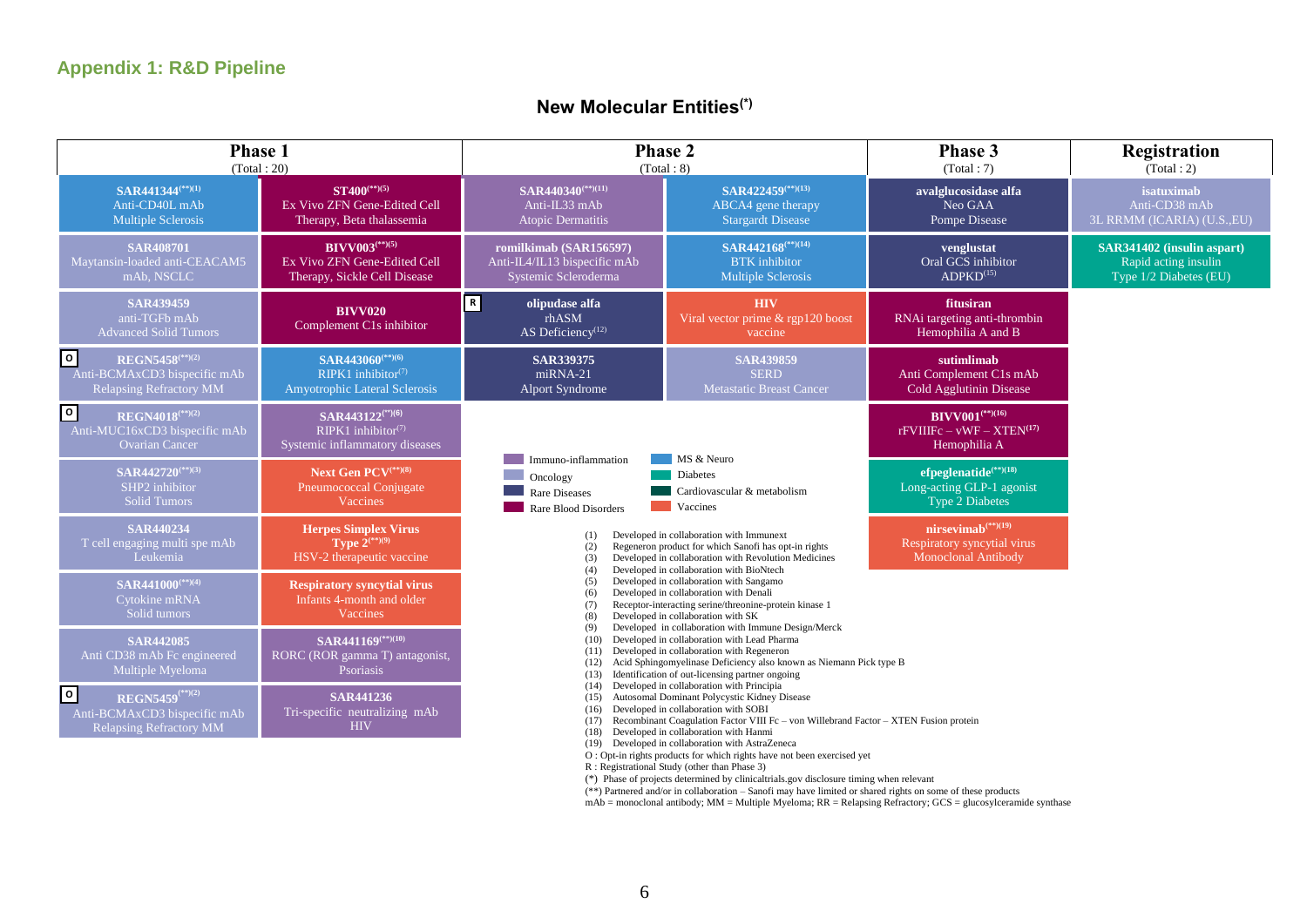## **Additional Indications(\*)**

| Phase 1<br>(Total: 5)                                                                                                                                                                                                                                                                                                                                                                                                                                                                                                     |                                                                                      | <b>Phase 2</b><br>Phase 3<br>(Total: 24)<br>(Total: 16)               |                                                                            | Registration<br>(Total: 2)                                |                                                                 |
|---------------------------------------------------------------------------------------------------------------------------------------------------------------------------------------------------------------------------------------------------------------------------------------------------------------------------------------------------------------------------------------------------------------------------------------------------------------------------------------------------------------------------|--------------------------------------------------------------------------------------|-----------------------------------------------------------------------|----------------------------------------------------------------------------|-----------------------------------------------------------|-----------------------------------------------------------------|
| <b>SAR439459</b> + cemiplimab <sup>(**)(1)</sup><br><b>Advanced Solid Tumors</b>                                                                                                                                                                                                                                                                                                                                                                                                                                          | dupilumab <sup>(**)(1)</sup><br>Grass pollen allergy                                 | isatuximab + cemiplimab <sup>(**)(1)</sup><br>Relapsing Refractory MM | Dupixent <sup>® <math>(**)(1)</math></sup><br>Asthma 6 - 11 years old      | isatuximab<br>Newly Diag. MM Te <sup>(8)</sup> (GMMG)     | Fluzone <sup>®</sup> QIV HD<br>Influenza vacc. - High dose (EU) |
| $\boxed{\textbf{0}}$ <sub>:miplimab<sup>(**)(1)</sup> + REGN4018<sup>(2)(**)</sup></sub><br><b>Ovarian Cancer</b>                                                                                                                                                                                                                                                                                                                                                                                                         | $\boxed{\mathbb{E}}$<br>sarilumab $(***)(1)$<br>Polyarticular JIA <sup>(6)</sup>     | isatuximab + cemiplimab <sup>(**)(1)</sup><br>Lymphoma                | dupilumab $(***)(1)$<br>Eosinophilic Esophagitis                           | isatuximab<br>2L RRMM (IKEMA)                             | MenQuadfi <sup>™</sup><br>U.S. 2y+, EU 1y+                      |
| $SAR439859 + palbociclib(3)$<br>Metastatic Breast Cancer                                                                                                                                                                                                                                                                                                                                                                                                                                                                  | $\boxed{\mathbb{R}}$<br>sarilumab $(***)(1)$<br>Systemic Juvenile Arthritis          | isatuximab + atezolizumab <sup>(7)</sup><br>mCRC                      | Dupixent <sup>®(**)(1)</sup><br>AD $6 - 11$ years old                      | Aubagio <sup>®</sup><br>Relapsing MS - Pediatric          |                                                                 |
| sutimlimab<br>ImmuneThrombocytopenic Purpura                                                                                                                                                                                                                                                                                                                                                                                                                                                                              | $SAR440340^{(**)(1)}$<br><b>COPD</b>                                                 | isatuximab + atezolizumab $(7)$<br><b>Solid Tumors</b>                | Dupixent <sup>®(**)(1)</sup><br>AD 6 months - 5 years old                  | Lemtrada <sup>®</sup><br><b>RRMS</b> - Pediatric          |                                                                 |
| SAR443060 <sup>(4)</sup><br>Multiple sclerosis                                                                                                                                                                                                                                                                                                                                                                                                                                                                            | dupilumab <sup>(**)(1)</sup><br>Peanut Allergy - Pediatric                           | venglustat<br><b>Fabry Disease</b>                                    | sarilumab $(***)(1)$<br>Giant Cell Arteritis                               | Cerdelga <sup>®</sup><br>Gaucher T1, ERT switch Pediatric |                                                                 |
| $\overline{\text{SAR442720}^{(\ast)(5)}} + \text{cobime}$ tinib<br>Relapsed Refractory solid tumors                                                                                                                                                                                                                                                                                                                                                                                                                       | SAR440340 <sup>(**)(1)</sup><br>Asthma                                               | venglustat<br>Gaucher Type 3                                          | sarilumab $(***)(1)$<br>Polymyalgia Rheumatica                             | Praluent® $(**)(1)$<br>LDL-C reduction - Pediatric        |                                                                 |
|                                                                                                                                                                                                                                                                                                                                                                                                                                                                                                                           | $\boxed{R}$<br>cemiplimab <sup><math>(**)(1)</math></sup><br>2L Basal Cell Carcinoma | venglustat<br>Parkinson's Disease with an<br>associated GBA mutation  | dupilumab $(***)(1)$<br><b>COPD</b>                                        | Praluent® $(**)(1)$<br>LDL-C reduction - HoFH             |                                                                 |
|                                                                                                                                                                                                                                                                                                                                                                                                                                                                                                                           | <b>isatuximab</b><br>1-2L AML / ALL pediatrics                                       | <b>SP0173</b><br>Tdap booster US                                      | cemiplimab <sup><math>(**)(1)</math></sup><br>1L NSCLC                     | MenQuadfi <sup>™</sup><br>$US / EU 6w+$                   |                                                                 |
| Developed in collaboration with Regeneron<br>(1)<br>Regeneron product for which Sanofi has opt-in rights<br>(2)<br>Pfizer product (palbociclib)<br>(3)<br>Developed in collaboration with Denali<br>(4)<br>Developed in collaboration with Revolution Medicines - cobimetinib is a Genentech product<br>(5)<br>Polyarticular JIA = Polyarticular Juvenile Idiopathic Arthritis<br>(6)<br>Studies in collaboration with Genentech Inc. (atezolizumab)<br>(7)<br>Transplant eligible<br>(8)<br>Transplant ineligible<br>(9) |                                                                                      |                                                                       | cemiplimab <sup>(**)(1)</sup> + chemotherapy<br>1L NSCLC                   | <b>Pediatric pentavalent vaccine</b><br>Japan             |                                                                 |
|                                                                                                                                                                                                                                                                                                                                                                                                                                                                                                                           |                                                                                      |                                                                       | cemiplimab <sup><math>(**)(1)</math></sup><br>2L Cervical Cancer           | Shan 6<br>Pediatric hexavalent vaccine                    |                                                                 |
| Phase of projects determined by clinicaltrials.gov disclosure timing when relevant<br>$(*)$<br>Partnered and/or in collaboration - Sanofi may have limited or shared rights on some of these products<br>$(**)$<br>Opt-in rights products for which rights have not been exercised yet<br>$\mathbf{O}:$<br>Registrational Study (other than Phase 3)<br>$\mathbf{R}$ :<br>$COPD =$ chronic obstructive pulmonary disease; AML = acute myeloïd leukemia; ALL = acute lymphoblastic leukemia;                               |                                                                                      | cemiplimab <sup><math>(**)(1)</math></sup><br>Adjuvant in CSCC        | Verorab $\text{Vax}^{\circledcirc}$ (VRVg)<br>Purified vero rabies vaccine |                                                           |                                                                 |
|                                                                                                                                                                                                                                                                                                                                                                                                                                                                                                                           | $MM =$ multiple myloma; $RRMS =$ Relapsing / Remitting Multiple Sclerosis            |                                                                       | fitusiran<br>Hemophilia A and B pediatric                                  | isatuximab<br>1L Newly Diag. MM Ti <sup>(9)</sup> (IMROZ) |                                                                 |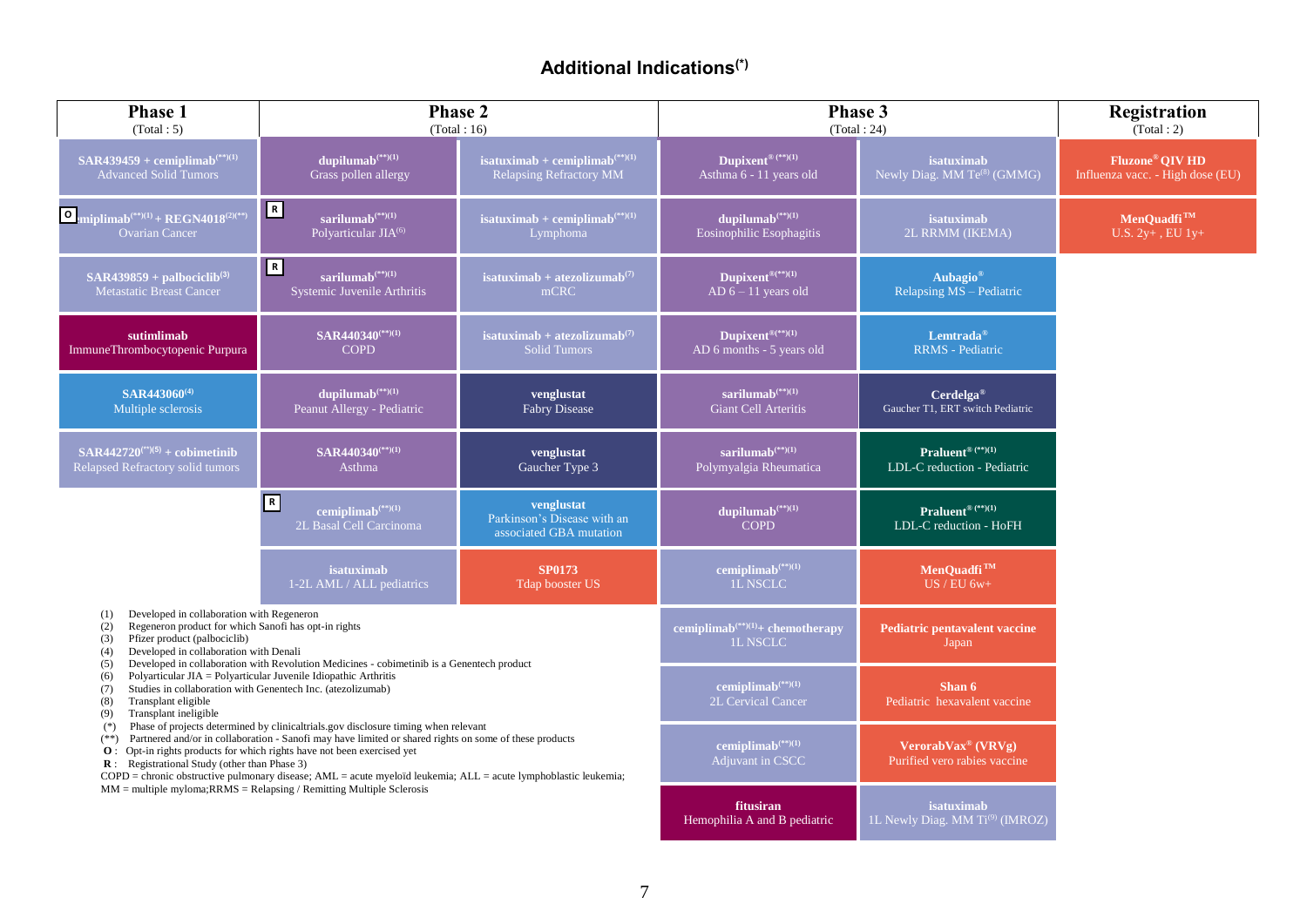# **Expected Submission Timeline(1)**

|                                                                                                                                                                                                                                                                                                                                                                     |                                                                 |                                            | <b>SAR439859</b><br><b>Metastatic Breast</b><br>Cancer           |                                                        |                                                         | SAR442168 <sup>(**)(8)</sup><br><b>Multiple Sclerosis</b>          | SAR339375<br><b>Alport Syndrome</b>                          |
|---------------------------------------------------------------------------------------------------------------------------------------------------------------------------------------------------------------------------------------------------------------------------------------------------------------------------------------------------------------------|-----------------------------------------------------------------|--------------------------------------------|------------------------------------------------------------------|--------------------------------------------------------|---------------------------------------------------------|--------------------------------------------------------------------|--------------------------------------------------------------|
|                                                                                                                                                                                                                                                                                                                                                                     |                                                                 | avalglucosidase alfa<br>Pompe Disease      | fitusiran<br>Hemophilia A/B                                      |                                                        | <b>SAR408701</b><br>2-3LNSCLC                           | romilkimab<br>Systemic scleroderma                                 | nirsevimab <sup>(9)(**)</sup><br>Respira. Syncytial<br>Virus |
|                                                                                                                                                                                                                                                                                                                                                                     | sutimlimab<br>Cold Agglutinin<br><b>Disease</b>                 | olipudase alfa<br>ASD <sup>(4)</sup>       | efpeglenatide $(***)(5)$<br><b>Type 2 Diabetes</b>               | venglustat<br>ADPKD <sup>(6)</sup>                     | $BIVV001^{(**)(7)}$<br>Hemophilia A                     | $SAR440340^{(**)}$<br><b>Atopic Dermatitis</b>                     | <b>HIV</b><br>vaccine                                        |
| $\sqrt{2019^{(2)}}$                                                                                                                                                                                                                                                                                                                                                 |                                                                 | $\sqrt{2020^{(2)}}$                        | $(2021^{(2)}$                                                    | $\sqrt{2022^{(2)}}$                                    |                                                         | $2023^{(2)}$ and beyond                                            |                                                              |
| Dupixent <sup>®(**)(3)</sup><br>AD 6 - 11 years old                                                                                                                                                                                                                                                                                                                 | isatuximab<br>2L RRMM (IKEMA)                                   | Aubagio <sup>®</sup><br>Relapsing MS - Ped | isatuximab<br>1L Newly Diag MM Ti                                | Dupixent <sup>®(**)(3)</sup><br>$AD 6 m - 5 y old$     | Cerdelga <sup>®</sup><br>Gaucher T1, ERT<br>switch, Ped | SAR440340 <sup>(**)(3)</sup><br><b>COPD</b>                        | isatuximab<br>Newly Diag MM Te                               |
|                                                                                                                                                                                                                                                                                                                                                                     | cemiplimab <sup><math>(**)(3)</math></sup><br>2L BCC            | Shan 6<br>Ped hexavalent vaccine           | cemiplimab <sup><math>(**)(3)</math></sup><br>2L Cervical Cancer | venglustat<br>Gaucher Type 3                           | sarilumab $(2^*)$<br>Polym.Rheumatica                   | SAR440340 <sup>(**)(3)</sup><br>Asthma                             | venglustat<br>$GBA-PD10$                                     |
|                                                                                                                                                                                                                                                                                                                                                                     | Praluent <sup>®(**)(3)</sup><br>LDL-C reduction,<br><b>HoFH</b> |                                            | sarilumab $(***)(3)$<br>Polyarticular JIA                        | Praluent <sup>®(**)(3)</sup><br>LDL-C reduction - Ped  | sarilumab $(***)(3)$<br><b>Giant Cell Arteritis</b>     | $\overline{\text{dupilumab}^{(**)(3)}}$<br>Eosinophil. esophagitis | venglustat<br><b>Fabry Disease</b>                           |
|                                                                                                                                                                                                                                                                                                                                                                     |                                                                 |                                            | Dupixent® $(**)(3)$<br>Asthma 6 - 11 y old                       | cemiplimab <sup><math>(**)(3)</math></sup><br>1L NSCLC |                                                         | <b>Pediatric</b><br>pentavalent vaccine<br>(Japan)                 | VerorabVax®<br>(VRVg)<br>Purified vero rabies<br>vaccine     |
|                                                                                                                                                                                                                                                                                                                                                                     |                                                                 |                                            |                                                                  |                                                        |                                                         | MenOuadfi <sup>TM</sup><br>$\overline{U.S}.\&$ EU $6w+$            | <b>SP0173</b><br>Tdap booster US                             |
| Excluding Phase 1 without POC<br>(1)<br>Projects within a specified year are not arranged by submission timing<br>(2)<br>Developed in collaboration with Regeneron<br>(3)<br>Acid Sphingomyelinase Deficiency<br>(4)<br>Developed in collaboration with Hanmi<br>(5)<br>Autosomal Dominant Polycystic Kidney Disease<br>(6)<br>Developed in collaboration with SOBI |                                                                 |                                            |                                                                  |                                                        | Lemtrada <sup>®</sup><br>RRMS ped                       | dupilumab $(***)(3)$<br><b>COPD</b>                                |                                                              |
|                                                                                                                                                                                                                                                                                                                                                                     |                                                                 |                                            |                                                                  |                                                        | isatuximab<br>1-2L AML / ALL ped                        | cemiplimab <sup><math>(**)(3)</math></sup><br>adjuvant in CSCC     |                                                              |
| (7)<br>Developed in collaboration with Principia<br>(8)<br>Developed in collaboration with AstraZeneca<br>(9)<br>Parkinson's Disease with an associated GBA mutation<br>(10)<br>Partnered and/or in collaboration – Sanofi may have limited or shared rights on some of these products<br>$^{(**)}$                                                                 |                                                                 |                                            |                                                                  | cemiplimab <sup>(**)(3)</sup> +<br>chemo<br>1L NSCLC   | sarilumab $(2^*)$<br>Systemic Juv. Arthri               |                                                                    |                                                              |

NMEs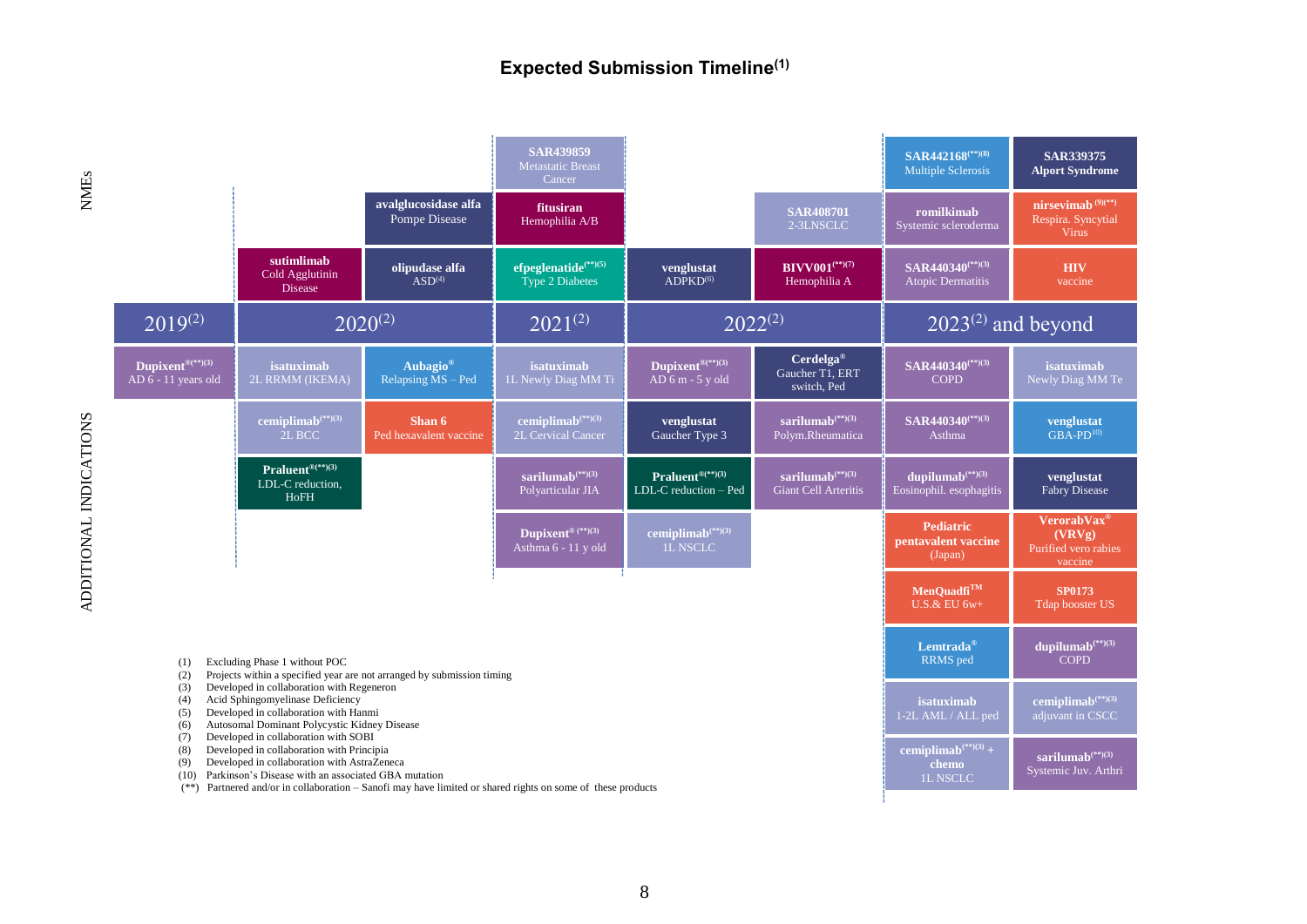|                |                                                                      | <b>Additions &amp; Moves</b> | <b>Removals from Sanofi portfolio</b> |
|----------------|----------------------------------------------------------------------|------------------------------|---------------------------------------|
| Registration   |                                                                      |                              |                                       |
| Phase 3        | $BIVV001^{(**)(1)}$<br>$rFVIIIFc - vWF - XTEN^{(2)}$<br>Hemophilia A |                              |                                       |
| <b>Phase 2</b> | <b>SAR439859</b><br><b>SERD</b><br>Metastatic Breast Cancer          |                              |                                       |
| Phase 1        |                                                                      |                              |                                       |

(1) Developed in collaboration with SOBI

(2) Recombinant Coagulation Factor VIII Fc – von Willebrand Factor – XTEN Fusion protein Developed in collaboration with Denali

(\*\*) Partnered and/or in collaboration – Sanofi may have limited or shared rights on some of these products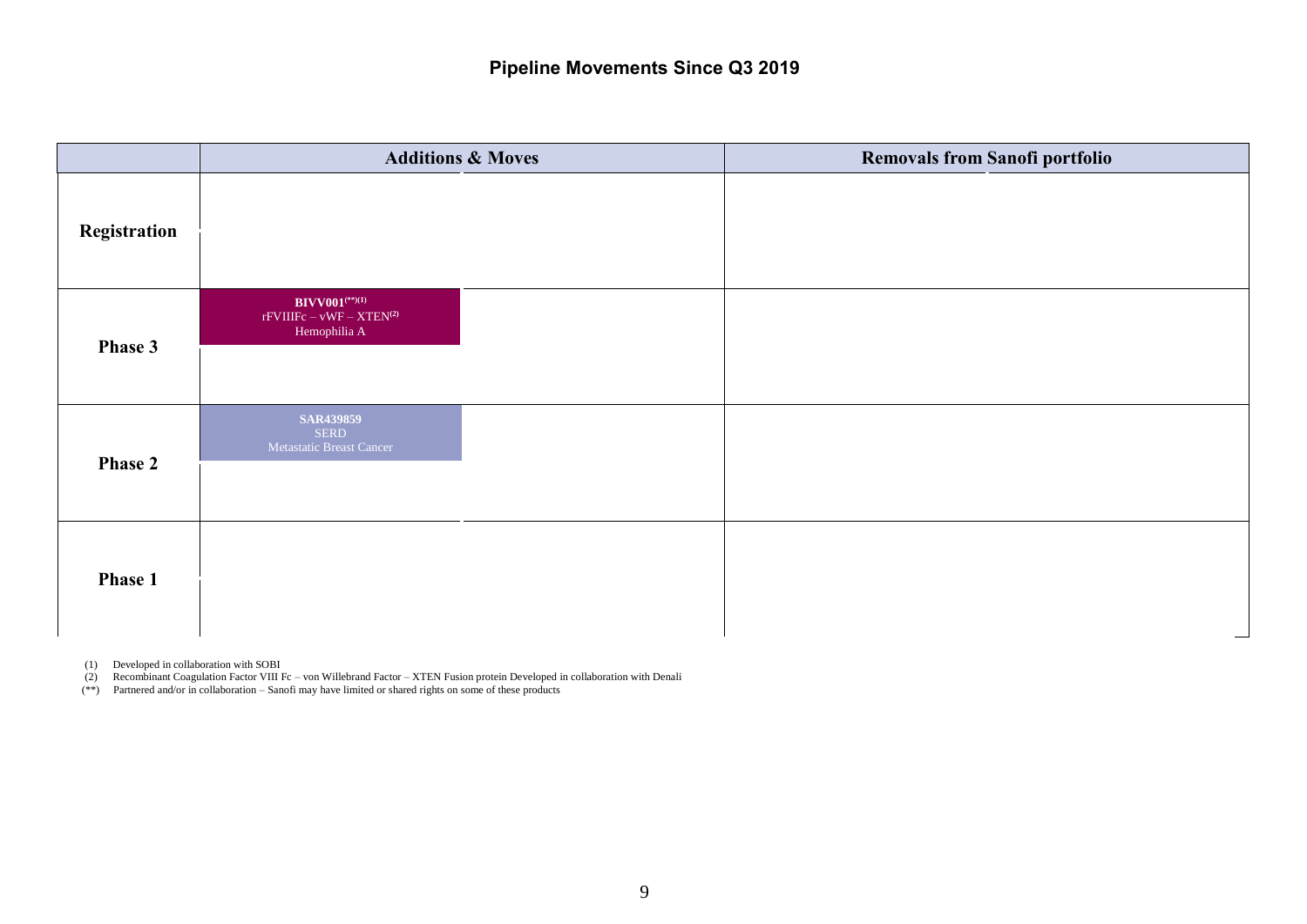# **Appendix 2: Expected R&D milestones**

| <b>Products</b>                                 | <b>Expected milestones</b>                                                   | <b>Timing</b>                   |
|-------------------------------------------------|------------------------------------------------------------------------------|---------------------------------|
| Sarclisa <sup>®</sup> (isatuximab)              | Pivotal trial read-out in 2L Relapsed-Refractory Multiple Myeloma<br>(IKEMA) | Q1 2020                         |
| olipudase alfa                                  | Pivotal trial read-out in Acid Sphingomyelinase Deficiency <sup>(3)</sup>    | Q1 2020                         |
| SAR442168 <sup>(1)(**)</sup> (BTKi)             | Proof of concept study read-out in Relapsing Multiple Sclerosis              | Q1 2020                         |
| cemiplimab                                      | Pivotal trial read-out in 2L Basal Cell Carcinoma                            | H <sub>1</sub> 2020             |
| Sarclisa <sup>®</sup> (isatuximab)              | U.S./ EU regulatory decisions in 3L Relapsed-Refractory Multiple<br>Myeloma  | Q <sub>2</sub> 20 <sub>20</sub> |
| MenQuadfi™                                      | U.S. regulatory decision for $\geq 2$ year old age group                     | Q <sub>2</sub> 20 <sub>20</sub> |
| Fluzone <sup>®</sup> QIV HD                     | EU regulatory decision for $\geq 65$ -years old age group                    | Q <sub>2</sub> 20 <sub>20</sub> |
| avalglucosidase alfa                            | Pivotal trial read-out in Late Onset Pompe Disease                           | Q <sub>2</sub> 20 <sub>20</sub> |
| SAR440340 <sup>(**)(2)</sup> (anti-IL33<br>mAb) | Proof of concept study read-out in Atopic Dermatitis                         | Q3 2020                         |

(1) Developed in collaboration with Principia

(2) Developed in collaboration with Regeneron

(3) Also known as Niemann Pick type B

(\*\*) Partnered and/or in collaboration – Sanofi may have limited or shared rights on some of these products

QIV: Quadrivalent Influenza Vaccine; HD: High-Dose;